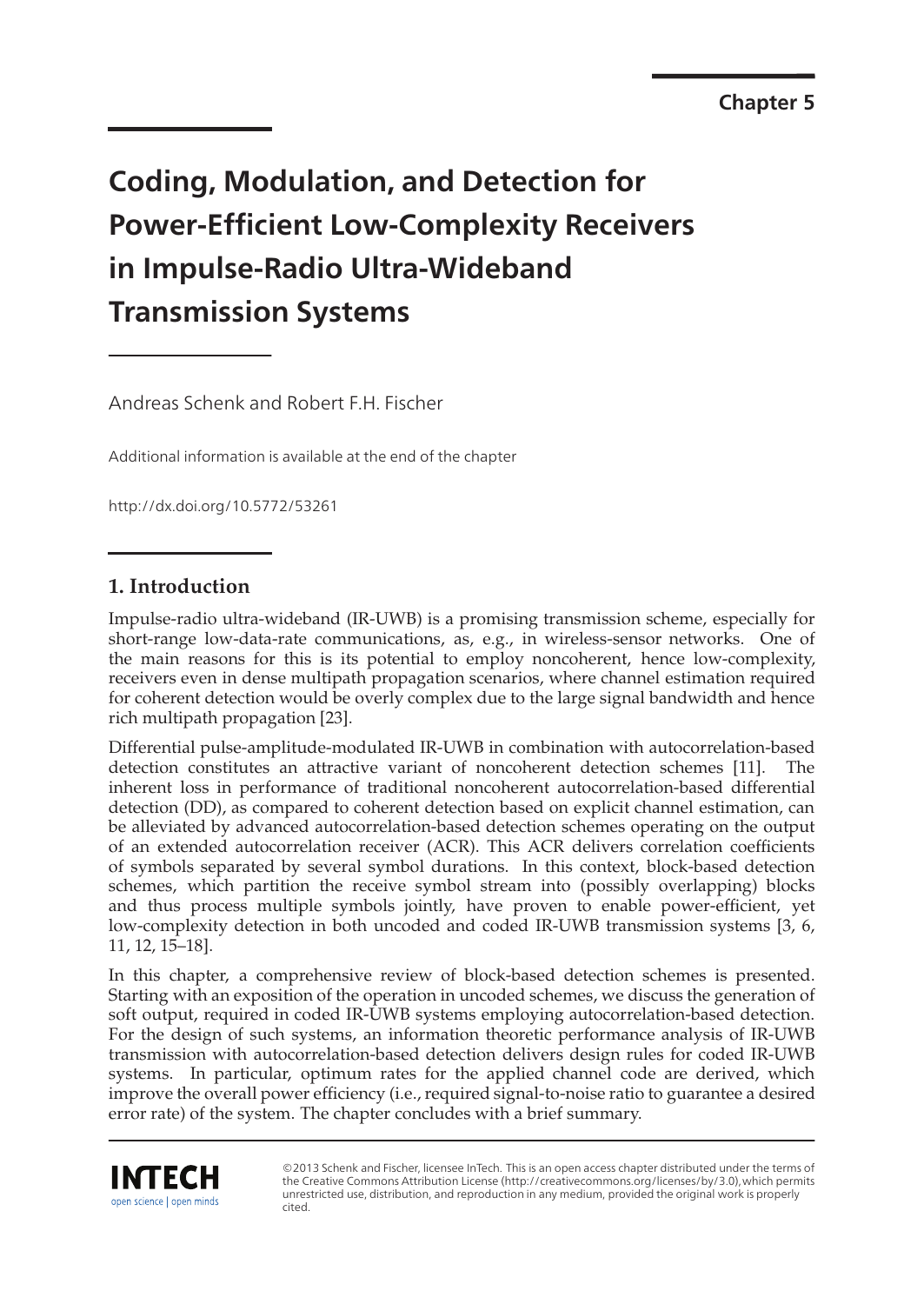#### **2. IR-UWB system model with autocorrelation-based detection**

## **2.1. IR-UWB system model**

Throughout this chapter binary pulse-amplitude-modulated IR-UWB transmission in combination with bit-interleaved coded modulation (BICM), as shown in Fig. 1, is considered. Avoiding up-/downconversion due to operation at a carrier frequency, transmission takes place in the baseband; hence, all signals are real valued. The sequence of information bits (assumed to be equiprobable and independent, i.e., with maximum entropy) is encoded with a channel code of rate  $R_c$ . After symbolwise mapping from (interleaved) codeword bits  $c_k$ to binary information symbols  $a_k \in \{\pm 1\}$ , differential encoding is performed, yielding the transmit symbols  $b_k \in \{\pm 1\}$ , where  $b_k = b_{k-1}a_k$  and  $b_0 = 1$ . The IR-UWB receive signal, after propagation through an UWB multipath channel, is given by [23]

$$
r(t) = \sum_{k=0}^{+\infty} b_k p(t - kT) + n(t)
$$
\n(1)

where *T* is the symbol duration and  $p(t)$  denotes the overall receive pulse shape, resulting from the convolution of transmit (TX) pulse, receive (RX) filter, and channel (CH) impulse response; its energy is normalized to one, thus, the energy per information symbol $1$  is given as  $E_s = 1$ . We assume the channel to remain constant within one codeword.  $n(t)$  results from white Gaussian noise of two-sided power-spectral density *N*<sub>0</sub>/2 passed through the RX filter. To preclude inter-symbol interference, the symbol duration *T* is chosen sufficiently large, such that each pulse has decayed before the next pulse is received. For clarity, we do not explicitly consider the typically applied frame structure used for time-hopping and code-division multiple access, as it can be averaged out prior to further receive signal processing [6].



**Figure 1.** System model of coded IR-UWB transmission with autocorrelation-based detection.

For convenient representation and in view of an all-digital implementation of the receiver, we define the sampled receive signal of the *k*th symbol interval as  $\bar{r}_k = [r(kT), r(kT + T_s), \ldots, r(kT + T_s)]$  $r(kT + (N_s - 1)T_s)$ <sup>T</sup>, where  $N_s = f_sT$  is the number of samples per symbol interval, and  $f_s = 1/T_s$  is the sampling rate (greater than or equal to the Nyquist rate). With respective

<sup>&</sup>lt;sup>1</sup> For long bursts, the energy for the reference symbol may be neglected.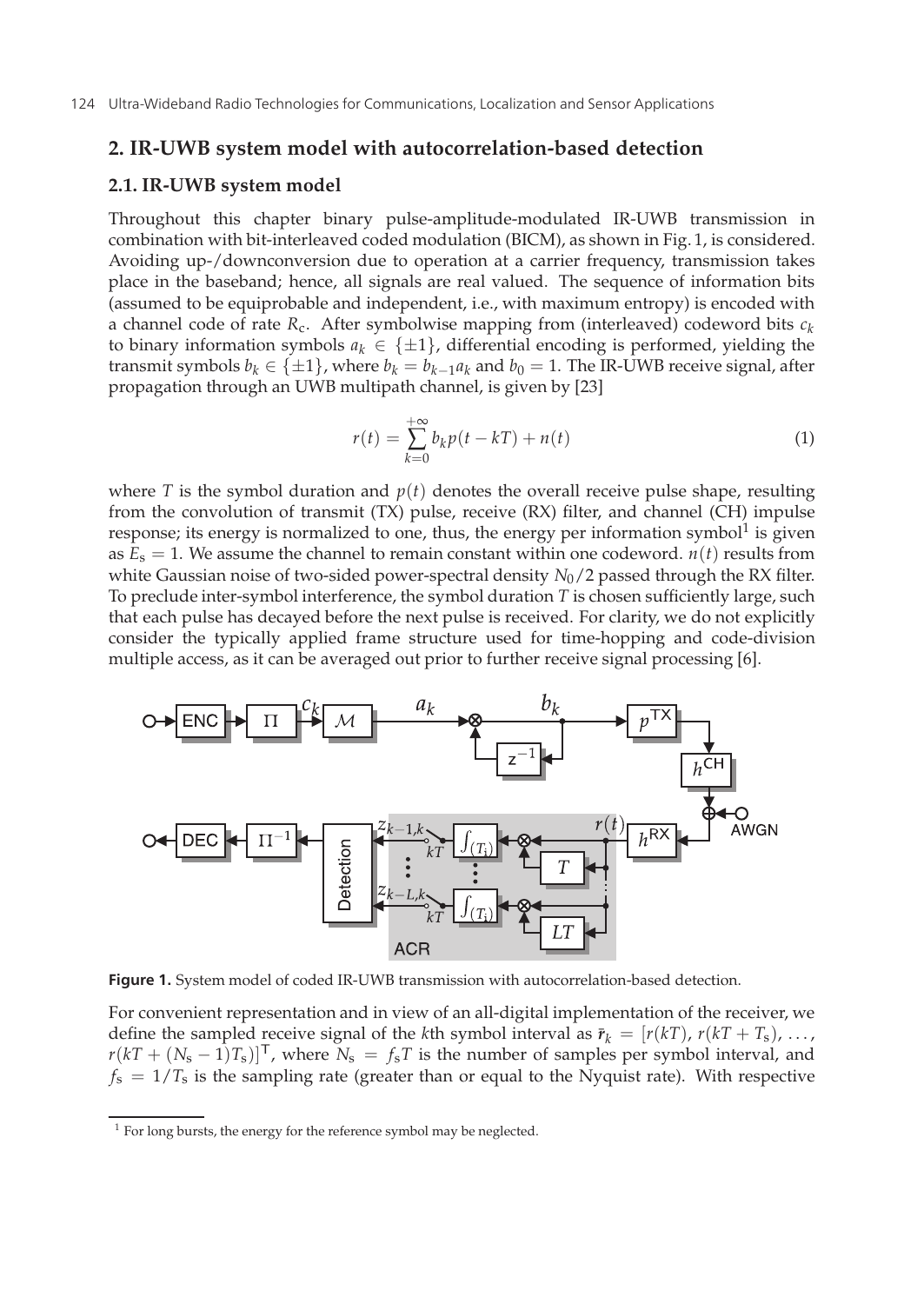definitions for the end-to-end impulse and the noise, assuming no inter-symbol interference, we compactly write

$$
\bar{\mathbf{r}}_k = b_k \bar{\mathbf{p}} + \bar{\mathbf{n}}_k \ . \tag{2}
$$

The noise components in  $\bar{n}_k$  are modeled as uncorrelated Gaussian random variables with variance  $\sigma_n^2 = f_s N_0/2$ , which is the case for a square-root Nyquist low-pass receiver front-end filter with two-sided bandwidth *f*s.

#### **2.2. Autocorrelation-based detection**

Autocorrelation-based noncoherent detection of IR-UWB, cf., e.g., [2, 3, 6, 9, 15], requires to compute the correlation of the current symbol with up to *L* preceeding symbols, as shown in Fig. 1. Significant gains are achieved by adopting the integration interval to the channel characteristics at hand [23], i.e., choosing  $T_i < T$  in the order of the expected channel delay spread. Simplified, larger *T*<sup>i</sup> lead to decreased performance, but become inevitable in case of only coarse synchronization or insufficient knowledge of the channel characteristics2. Defining the time-bandwidth product  $N = f_sT_i$  and  $r_k$  as the part of  $\bar{r}_k$  relevant for the ACR integration, i.e., (typically the first) *N* successive components out of *N*s, in an digital implementation we have, for  $l = 1, \ldots, L$ ,

$$
z_{k-l,k} = r_{k-l}^{\mathrm{T}} r_k \tag{3}
$$

The correlation coefficients serve as input for various detection schemes, cf., Sec. 3 and [3, 6, 9, 10, 12, 15, 23]. E.g., symbolwise differential detection (DD) utilizes only the correlation coefficient of the current symbol and its predecessor, i.e.,  $L = 1$ , and, since  $b_{k-1}b_k = a_k$ , the decision rule for the information symbols reads  $a_k^{\text{DD}} = \text{sign}(z_{k-1,k})$ .

We explicitly point out the major drawback of an autocorrelation-based receiver, namely the required accurate analog delay lines in an analog implementation, or the large sampling rate<sup>3</sup> in an all-digital implementation. Especially approaches based on the principle of compressed sensing (CS) promise to circumvent these problems [14, 24]. These approaches avoid sampling the receive signal at the (possibly prohibitively) large Nyquist rate by taking fewer measurements in a different domain (e.g., frequency or some transform domain). In [14] it has been shown, that a CS-front-end can readily be applied prior to an ACR, i.e., via direct correlation of the measurements, thus also avoiding the need for computationally complex CS-reconstruction algorithms. In combination with autocorrelation-based DD the inherent loss in performance of CS/ACR-based detection is proportional only to the square root of the compression ratio (number of measurements over *N*s) [14].

#### **2.3. Equivalent discrete-time system model**

Based on the all-digital implementation, we introduce an equivalent discrete-time system model of ACR-based detection. The ACR-output can be written as

$$
z_{k-l,k} = E_1 x_{k-l,k} + \eta_{k-l,l} \tag{4}
$$

<sup>&</sup>lt;sup>2</sup> A typical setting for realistic IR-UWB scenarios, e.g., modelled by the IEEE channel models [7, 8] is  $T_i = 33$  ns, whereas *T* = 75 ns to avoid inter-symbol interference. With  $f_s = 12$  GHz, we have  $N_s = 900$  and  $N \approx 400$  [23].

<sup>&</sup>lt;sup>3</sup> With the advance in micro electronics, one can expect that an all-digital implementation becomes realistic within no later than the next decade.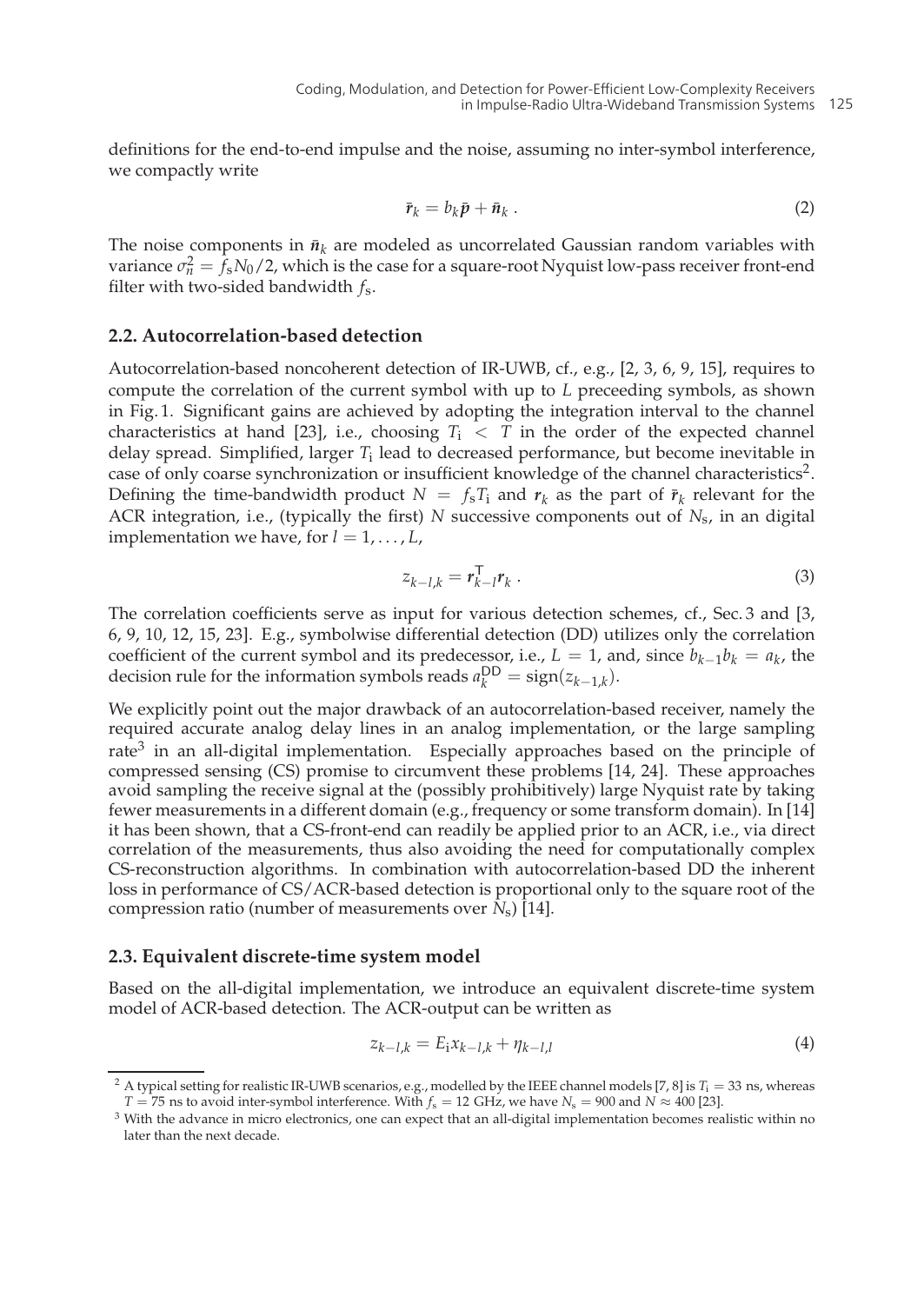#### 126 Ultra-Wideband Radio Technologies for Communications, Localization and Sensor Applications

where  $E_i = p^T p$  denotes the captured pulse energy. It is composed of the phase transition from  $b_{k-1}$  to  $b_k$ , i.e.,  $x_{k-1,k} = b_{k-1}b_k$ , and "information × noise" and "noise × noise" terms, summarized in the equivalent noise term

$$
\eta_{k-l,l} = b_{k-l} p^{\mathsf{T}} n_k + b_k n_{k-l}^{\mathsf{T}} p + n_{k-l}^{\mathsf{T}} n_k . \tag{5}
$$

A detailled analysis of the components of the equivalent noise term in (5) shows that already for moderate time-bandwidth products *N* it is reasonable to approximate the respective terms as uncorrelated Gaussian random variables [9, 10, 14]. In particular, the "information  $\times$ noise" terms are zero-mean with variance  $\sigma_n^2$ , and the "noise  $\times$  noise" term, as the sum of *N* products of independent Gaussian random variables, is zero-mean with variance  $N(\sigma_n^2)^2$ . Consequently,  $\eta_{k-1,k}$  may be modeled as a zero-mean Gaussian random variable with variance  $σ<sub>η</sub><sup>2</sup> = 2σ<sub>n</sub><sup>2</sup> + N(σ<sub>n</sub><sup>2</sup>)<sup>2</sup>$ . Since each  $η<sub>k−l,k</sub>$  results from the multipication of different parts of noise and symbols, the equivalent noise samples at different time instances and ACR branches are uncorrelated.

This approximation is only valid under the following prerequisites, which typically are fulfilled in common IR-UWB systems: i) the symbol duration is chosen sufficiently large, such that no inter-symbol interference is present, ii) the integration interval of the ACR and the time-bandwidth product *N* are chosen sufficiently large, such that the Gaussian approximation holds, iii) the receiver front-end filter is a square-root Nyquist low-pass with two-sided bandwidth *f*s to avoid correlations of the noise samples, and iv) the channel remains constant over the block of at least  $L + 1$  symbols. We emphasize that this model not only enables the subsequent information theoretic analysis of ACR-based detection of IR-UWB, but also serves as a tool for efficient numerical simulations of the IR-UWB transmission chain.

## **3. Advanced detection schemes for IR-UWB**

#### **3.1. Multiple-symbol differential detection**

One of the most powerful detection schemes is based on the principle of multiple-symbol differential detection (MSDD), cf., [1] and its modifications for IR-UWB detection [3, 6, 15]. In MSDD the stream of receive symbols is decomposed into blocks of *L* + 1 symbols (note that the blocks have to overlap by at least one symbol), and for each block the blockwise-optimal sequence of *L* information symbols is decided jointly based on the correlation coefficients corresponding to this block. The decision metric given a hypothesis of information symbols grouped into a vector  $\tilde{a}$  and the corresponding hypothesis of the ACR output  $\tilde{x}$ , reads

$$
\Lambda(\tilde{a}) = \sum_{k=1}^{L} \left( \sum_{l=0}^{k-1} (|z_{l,k}| - \tilde{x}_{l,k} z_{l,k}) \right) . \tag{6}
$$

The blockwise-optimal sequence  $a^{MSDD}$  of hard-output MSDD is given as the sequence with minimum decision metric.

To fully exploit the benefits of channel coding, reliability information on the estimated codeword bits should be delivered to the subsequent channel decoder, i.e., so-called soft-output MSDD (SO-MSDD) should be performed. Sticking to the so-called max-log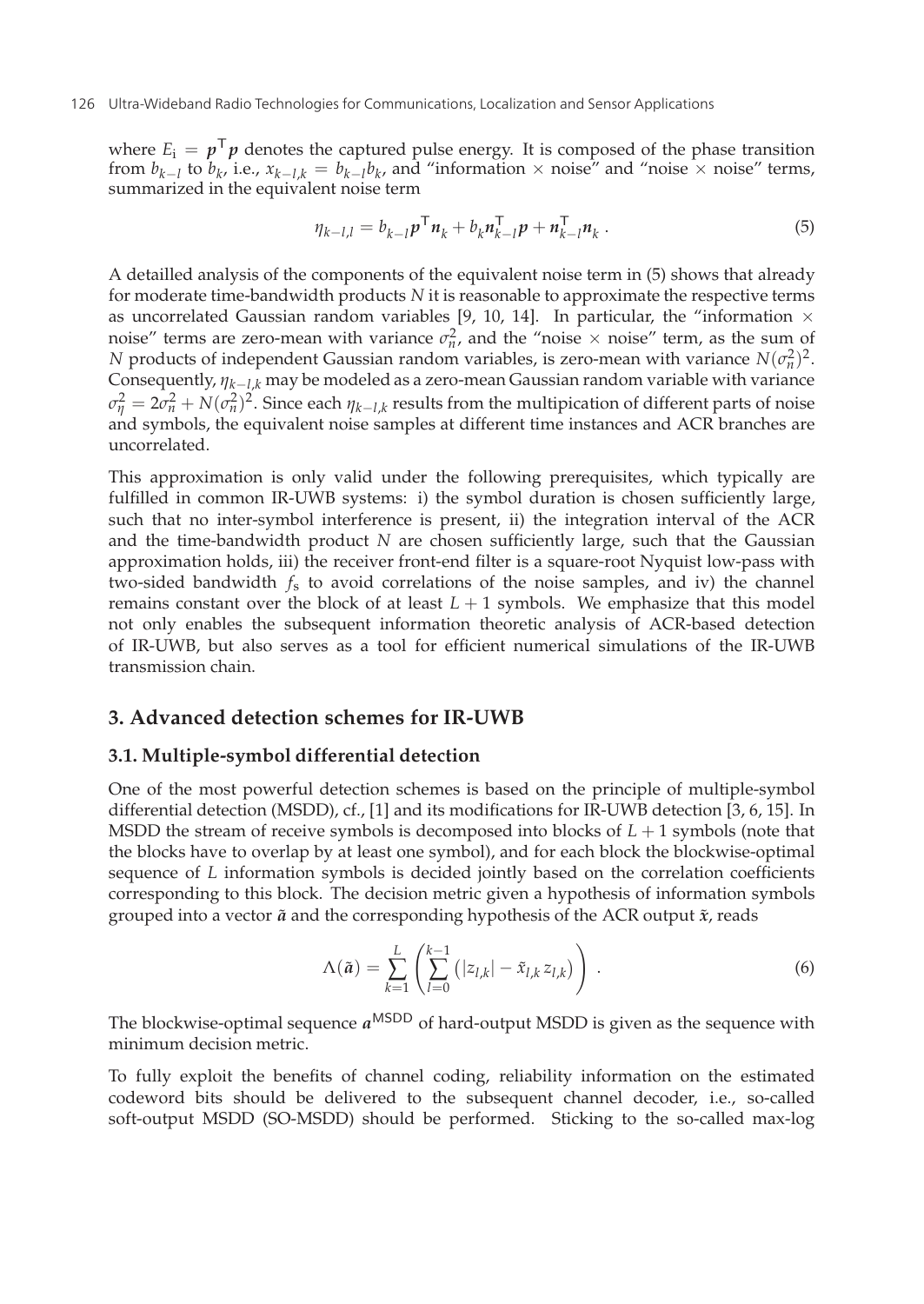approximation, in terms of log-likelihood ratios (LLRs) reliability information corresponds to the (scaled) difference of the decision metric of the optimum sequence [12], i.e.,

$$
\Lambda^{\text{MSDD}} = \Lambda(a^{\text{MSDD}}) = \min_{\tilde{a} \in \{\pm 1\}^L} \Lambda(\tilde{a}) \tag{7}
$$

and the decision metric of the corresponding counter hypothesis, i.e., the minimum metric with the restriction  $\tilde{a}_k = -a_k^{\text{MSDD}}$ , i.e., for  $k = 1, ..., L$ ,

$$
\Lambda_k^{\overline{\text{MSDD}}} = \min_{\tilde{a} \in \{\pm 1\}^L, \tilde{a}_k = -a_k^{\text{MSDD}} } \Lambda(\tilde{a}) . \tag{8}
$$

Finally, the reliablitiy of the *k*th symbol/codeword bit is proportional to

$$
LLR_k \sim a_k^{\text{MSDD}} \left( \Lambda_k^{\overline{\text{MSDD}}} - \Lambda^{\text{MSDD}} \right) . \tag{9}
$$

In the case of SO-DD  $(L = 1)$ , the LLRs are directly given as the (scaled) ACR output, i.e.,  $\text{LLR}_{k}^{\text{DD}} \sim z_{k-1,k}$  [12].

Utilizing the triangular structure of the decision metric, an efficient solution to the MSDD search problem (7) is obtained by employing the sphere decoder algorithm [6, 18, 19]. In the case of SO-MSDD, incorporating modifications in the sphere decoder algorithm proposed for efficient soft-output detection in multi-antenna systems [21], the  $L + 1$  search problems per block, (7) and (8), can be solved in a single sphere decoder run per block using the single-tree-search soft-output sphere decoder [12, 21]. Thus, SO-MSDD can be realized at only moderate complexity increase compared to hard-output MSDD.

### **3.2. Decision-feedback differential detection**

A closely-related detection scheme is blockwise decision-feedback differential detection (DF-DD), cf., [5] and its modifications for IR-UWB detection [15], which decides the symbols within each block in a successive manner taking into account the feedback from already decided symbols within the block. The blockwise processing of the receive signal enables to optimize the decision order, such that in each step the most reliable symbol is decided next, resulting in almost the performance of MSDD at lower and in particular constant complexity.

Briefly sketched, following [15] and focusing on the first block, with  $\hat{k}_0 = 0$ ,  $b_0^{\text{DF-DD}} = 1$ , the optimized decision order and the estimates are given by

$$
\hat{k}_{i} = \underset{k \in \{1, \dots, L\} / \{\hat{k}_{1}, \dots, \hat{k}_{i-1}\}}{\text{argmax}} \left| \frac{\sum_{l=0}^{i-1} z_{\hat{k}_{l}, k} b_{\hat{k}_{l}}^{\text{DF-DD}}}{\sum_{l=0}^{i-1} z_{\hat{k}_{l}, k}^{\text{D}} b_{\hat{k}_{l}}^{\text{DF-DD}}} \right|
$$
\n(10)

$$
b_{\hat{k}_i}^{\text{DF-DD}} = \text{sign} \sum_{l=0}^{i-1} z_{\hat{k}_l, \hat{k}_l} b_{\hat{k}_l}^{\text{DF-DD}}.
$$
 (11)

Basically, the optimized decision order forces reliable decisions for the first decided symbols, which then strongly influence the upcoming decisions. In contrast to the related detection scheme BLAST in multiple-antenna systems, sorting is done per block based on the actual receive symbols and previous decisions, rather than on the channel realization.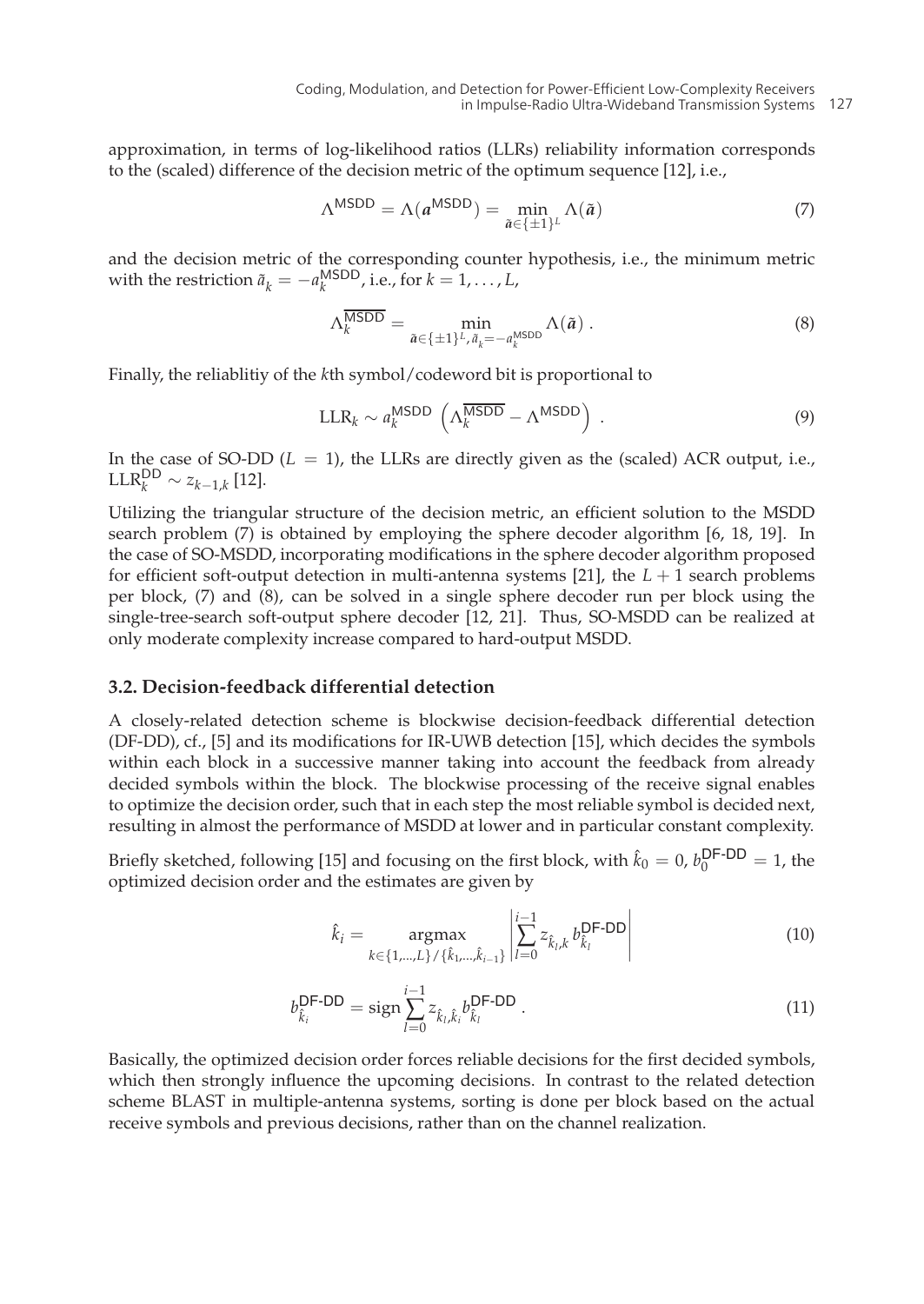## **3.3. Low-complexity soft-output detection via combining multiple observations**

The blockwise processing of the receive symbol stream enables a further possibility to improve the performance without increase of the maximum delay of the ACR [17]. This method utilizes an overlapping block-structure. Since multiple blocks thus contain the same symbol, processing of each block delivers (possibly different) beliefs on the same symbol, i.e., multiple observations are available. Suitably combining the observations obtained from processing of each block, results in a (possibly more reliable) final decision. Depending on the applied blockwise decision scheme (here SO-MSDD and DF-DD are considered), there are different options how to combine multiple soft/hard observations to deliver a final hard and/or soft decision for the respective symbol [17]. The most interesting option is to combine multiple hard decisions, e.g., obtained from DF-DD, of the same symbol to form a single soft decision. This method can be implemented by using the sum of the individual hard-decisions as (quantized and scaled) "soft-output"; it preserves the low complexity of blockwise DF-DD, yet enables to exploit the additional gain of soft- vs. hard-decision channel decoding.

# **3.4. Performance of advanced detection schemes for uncoded IR-UWB transmission**

In Fig. 2 the presented ACR-based detection schemes are compared with respect to bit error rate of uncoded IR-UWB transmission and a time-bandwidth product of  $N = 400$ . This parameter setting is based on the reasoning in Footnote 2; the Gaussian approximation as described in Sec. 2.3 is employed assuming that the integration interval captures the entire pulse energy, i.e.,  $E_i = E_s$ ). It can be observed, that i) with increasing blocksize performance improves over traditional DD (the significant loss compared to coherent detection is mainly caused by the squared original noise variance  $\sigma_n^2$  in the equivalent noise variance  $\sigma_\eta^2$ ) and approaches coherent detection with perfect channel estimation, ii) DF-DD with optimized decision order (dashed lines) achieves almost the performance of MSDD (solid lines, exactly the same performance for  $L = 2$  with minimum overlap, and iii) combining multiple observations obtained by introducing a maximum block-overlap, but using the same ACR front-end (right hand side of Fig. 2) leads to significant gains over traditional blockwise processing without overlapping blocks (left hand side of Fig. 2), for both soft-output MSDD and hard-output DF-DD (except for *L* = 2) as blockwise detection scheme. This gain comes at the cost of an increased computational complexity (roughly proportional to *L*).

# **4. Design rules for coded IR-UWB systems**

Based on an information theoretic performance analysis of IR-UWB in combination with ACR-based detection [16], in this section design rules for coded IR-UWB transmission systems are derived and verified by means of numerical results employing convolutional codes.

# **4.1. Capacity of IR-UWB with MSDD**

In contrast to coded modulation using multi-level codes [22], common IR-UWB systems adopt the conventional serial concatenation of coding and modulation at transmitter, and detection and decoding at receiver side, as shown in Fig. 1, i.e., restrain to the BICM philosophy. This approach offers increased flexibility and robustness in fading scenarios. The BICM capacity of the overall transmission chain composed of mapping, differential encoding, and ACR-based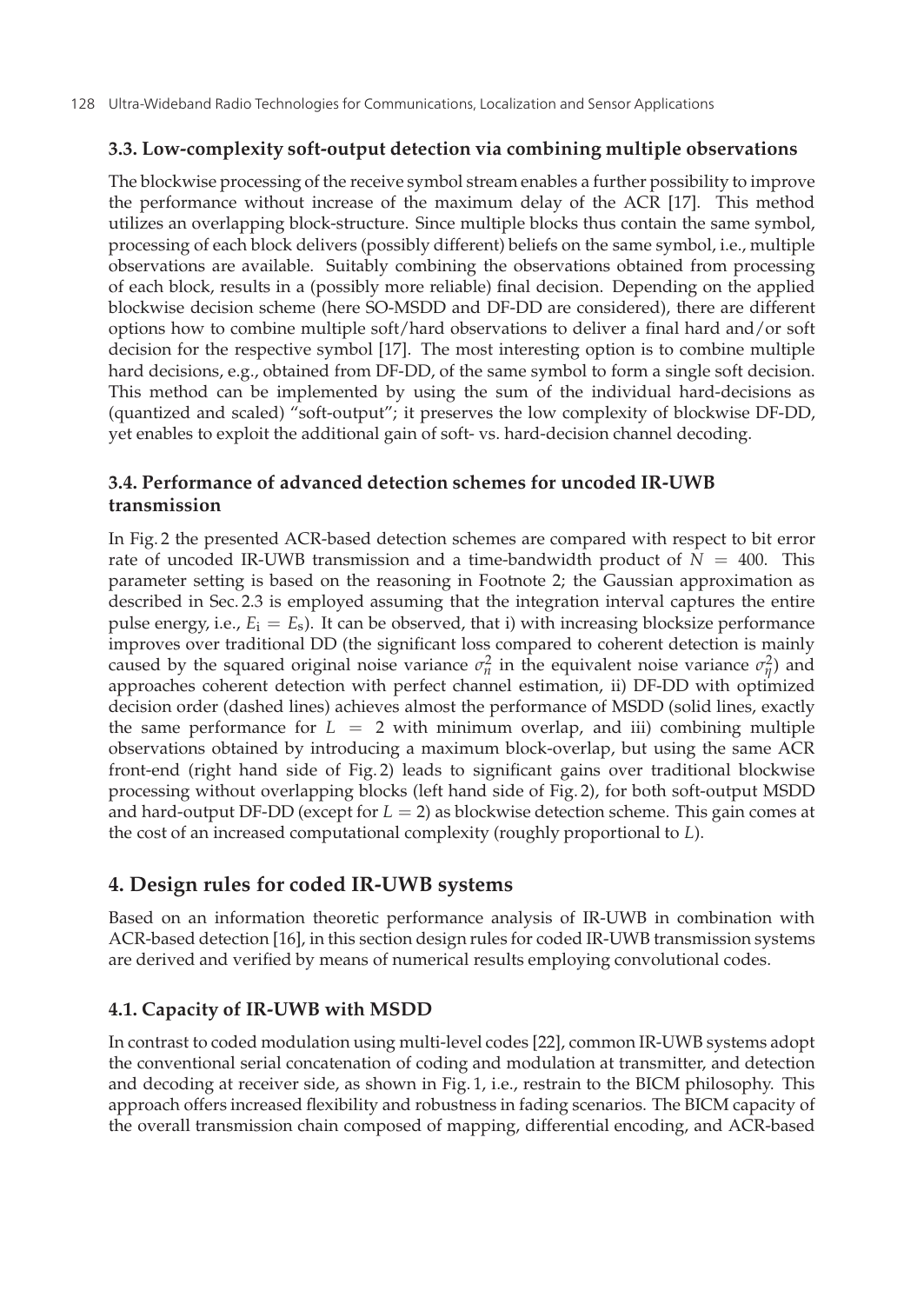

**Figure 2.** BER of uncoded BPSK IR-UWB transmission with autocorrelation-based detection with  $L = 2$ , 3, 5, and 10 (right to left). Solid: MSDD, dashed: DF-DD, left: processing of non-overlapping blocks, right: combining of multiple observations obtained by processing of maximum-overlapping blocks. Gaussian approximation with time-bandwidth product  $N = 400$ .

detection, is depicted in Fig. 3 (using the same parameter setup as in Sec. 3.4). Since an exact evaluation of the BICM capacity of the IR-UWB system at hand is overly complex, the equivalent discrete-time channel model and the Gaussian approximation, as derived in Sec. 2.3, have been applied [16]. Soft-output MSDD with  $L = 2$ , 5, and 10 (solid black), DF-DD with  $L = 2$  and 5 (dashed black), and soft- and hard-output DD (solid gray/dashed gray) are shown; for comparison the capacity of BPSK with coherent detection is included.

In line with the BER results, the ACR operation causes a significant gap compared to coherent detection; the capacity improves with increasing blocksize. As expected for noncoherent detection schemes, cf., e.g., [20], the capacity curves of IR-UWB with ACR-based detection plotted vs.  $E_b/N_0$ , with  $E_b$  denoting the energy per information bit, have a C-like shape. Thus, as opposed to coherent detection, the minimum ratio  $E_b/N_0$ , which still guarantees reliable transmission, is obtained at non-zero rates (indicated with markers). At the operating point of minimum *E*b/*N*<sup>0</sup> and optimum rate, both options, decreasing and increasing the code rate, lead to operating points which do not allow reliable transmission. Consequently, as known from other noncoherent detection schemes [20], also in realistic BICM IR-UWB systems the code rate should be carefully selected. Especially for increasing *L* this minimum gets more and more pronounced, and higher code rates should be favored compared to the probably more common choice of  $R_c = 0.5$  [4]. In all cases, the optimum rate for the hard-output schemes DD and DF-DD is larger than the respective optimum rate of soft-output MSDD.

These effects are also observed for noncoherent detection (energy detection) of pulse-position modulation [20]. However, in this case already the application of BICM in combination with coherent detection leads to optimum operating points at non-zero code rates [13].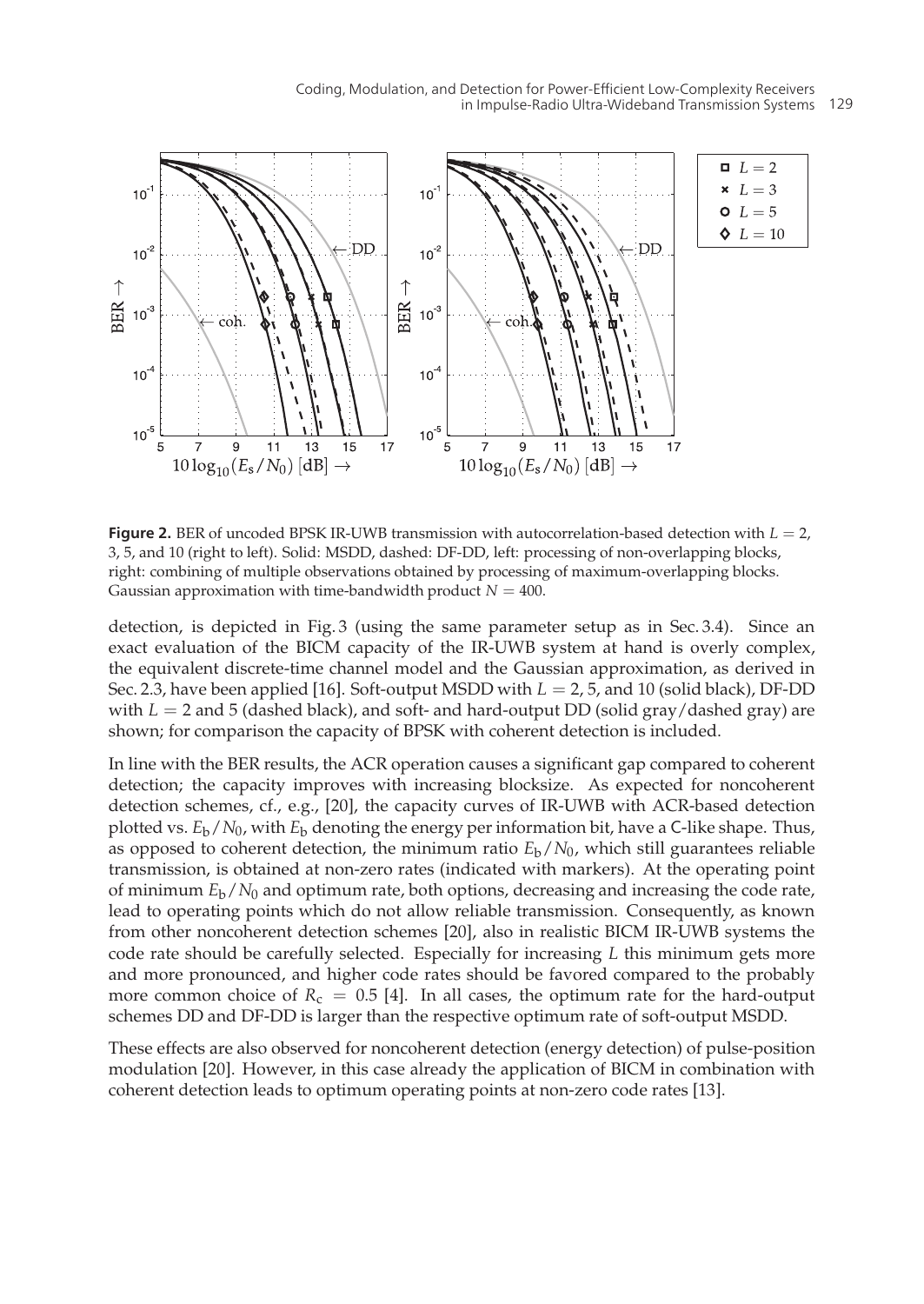

**Figure 3.** Capacity of BICM BPSK IR-UWB for soft/hard-output DD (solid gray/dashed gray), soft-output MSDD with *L* = 2, 5, and 10 (solid black), and DF-DD with *L* = 2 and 5 (dashed black). Gaussian approximation with time-bandwidth product  $N = 400$ .

In addition, a more detailled analysis shows that in non-fading scenarios an interleaver is not required for BICM IR-UWB [16].

#### **4.2. Performance of advanced detection schemes for coded IR-UWB transmission**

Finally, the design rules derived above are verified by means of numerical simulations. Fig. 4 depicts the BER of coded IR-UWB transmission using convolutional codes with optimized code rate compared to the default rate choice of  $R<sub>c</sub> = 0.5$ . We apply the same channel model as in Sec. 3.4), and nonrecursively nonsystematically encoded maximum-free-distance convolutional codes with constraint length  $v = 4$ . For soft-output DD, the optimum rate



**Figure 4.** BER of convolutionally-coded BICM BPSK IR-UWB with autocorrelation-based detection with  $L = 1$ , 2, 5, and 10 (right to left). Solid: optimum code rate ( $R_c = 2/3$  for DD with  $L = 1$  and  $R_c = 3/4$ for *L* = 2, 5 and 10), dashed: *R*<sup>c</sup> = 1/2, gray: DD uncoded, left: soft-output MSDD, right: DF-DD, both using multiple-observations combining with maximum overlap. Gaussian approximation with time-bandwidth product  $N = 400$ .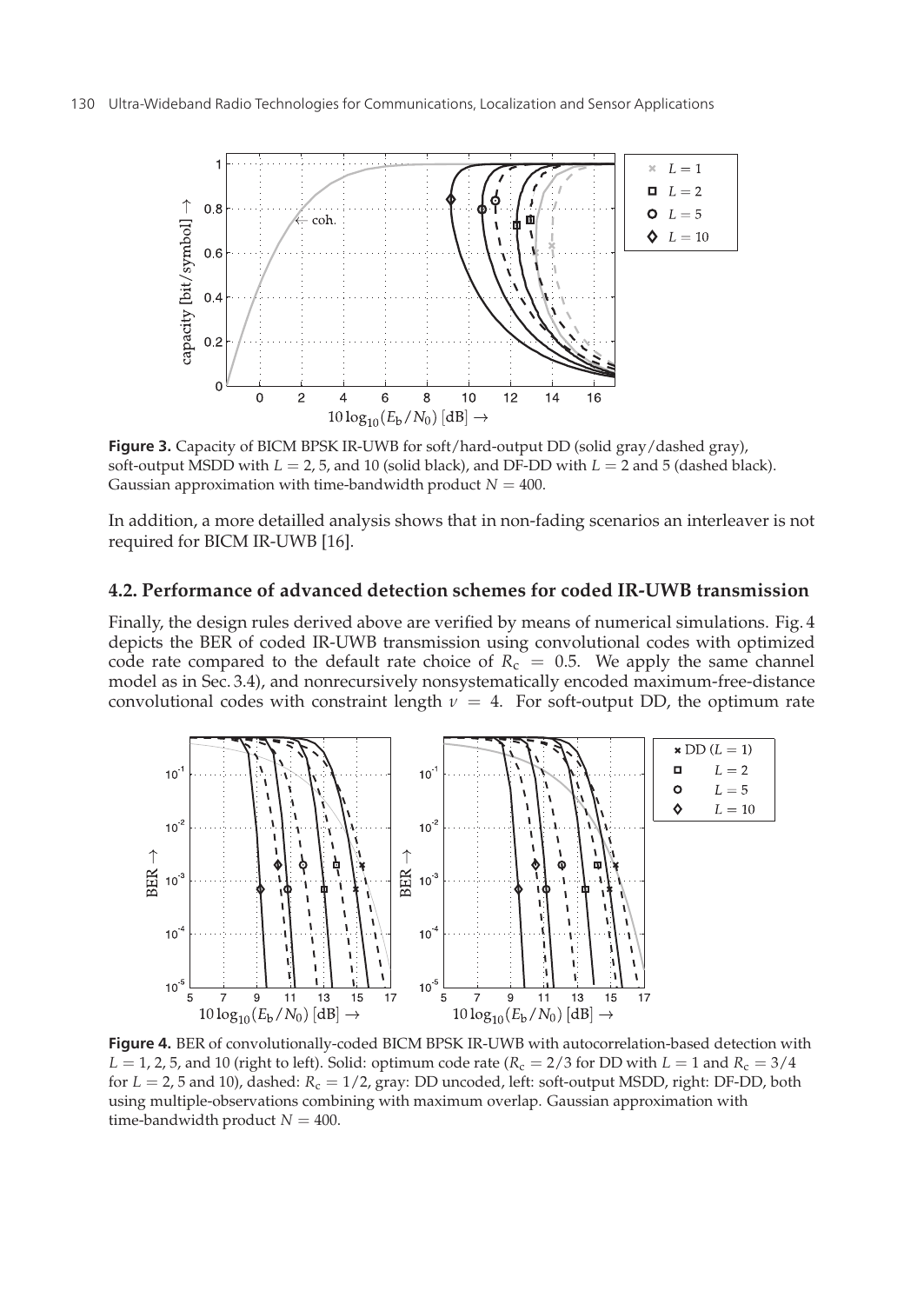is quantized to  $R_c = 2/3$ . Note that due to the increased decoder complexity of high-rate convolutional codes, for MSDD/DF-DD  $R_c = 3/4$  is selected for all *L*, although higher rates are suggested by Fig. 3. ACR-based detection using soft-output MSDD (left) and DF-DD (right) with multiple observations combining is applied. It can clearly be observed that the performance is significantly improved with an optimized choice of the code rate, although the optimum code rates are larger than the default setting of  $R_c = 0.5$  for all *L*—of course the relations are exactly opposite for coherent detection. As expected from the shape of the curves in Fig. 3, this effect is emphasized for larger blocksizes, yielding gains of almost 1 dB for  $L = 10$  compared to  $R_c = 0.5$ .

Similar results are obtained for different coding schemes, such as LDPC codes with belief-propagation decoding [16], and also for coded IR-UWB pulse-position modulation in combination with energy detection.

## **5. Summary and conclusions**

In this chapter we have presented a comprehensive review of coding, modulation, and detection for IR-UWB binary phase-shift keying. We conclude that noncoherent autocorrelation-based receivers in combination with blockwise detection constitute a power-efficient low-complexity reference for uncoded, as well as coded transmission. We derived and verified design rules for coded IR-UWB systems, in particular optimum code rates, which take into account the noncoherent detection at the receiver side.

# **Author details**

Andreas Schenk *Lehrstuhl für Informationsübertragung, Friedrich-Alexander-Universität Erlangen-Nürnberg, Germany*

Robert F.H. Fischer

*Institut für Nachrichtentechnik, Universität Ulm, Germany*

# **6. References**

- [1] Divsalar, D. & Simon, M. K. [1990]. Multiple-Symbol Differential Detection of *M*PSK, *IEEE Trans. Commun.* 38(3): 300–308.
- [2] Farhang, M. & Salehi, J. A. [2010]. Optimum Receiver Design for Transmitted-Reference Signaling, *IEEE Trans. Commun.* 58(5): 1589–1598.
- [3] Guo, N. & Qiu, R. C. [2006]. Improved Autocorrelation Demodulation Receivers Based on Multiple-Symbol Detection for UWB Communications, *IEEE Trans. Wireless Commun.* 5(8): 2026–2031.
- [4] *IEEE Std 802.15.4a-2007, IEEE Standard for PART 15.4: Wireless MAC and PHY Specifications for Low-Rate Wireless Personal Area Networks* [2007].
- [5] Leib, H. & Pasupathy, S. [1988]. The Phase of a Vector Perturbed by Gaussian Noise and
- Differentially Coherent Receivers, *IEEE Trans. Inf. Theory* 34(6): 1491–1501.<br>[6] Lottici, V. & Tian, Z. [2008]. Multiple Symbol Differential Detection Multiple Symbol Differential Detection for UWB Communications, *IEEE Trans. Wireless Commun.* 7(5): 1656–1666.
- [7] Molisch, A. F., Cassioli, D., Chong, C.-C., Emami, S., Fort, A., Kannan, B., Karedal, J., Kunisch, J., Schantz, H. G., Siwiak, K. & Win, M. Z. [2006]. A Comprehensive Standardized Model for Ultrawideband Propagation Channels, *IEEE Trans. Antennas Propag.* 54(11): 3151–3166.